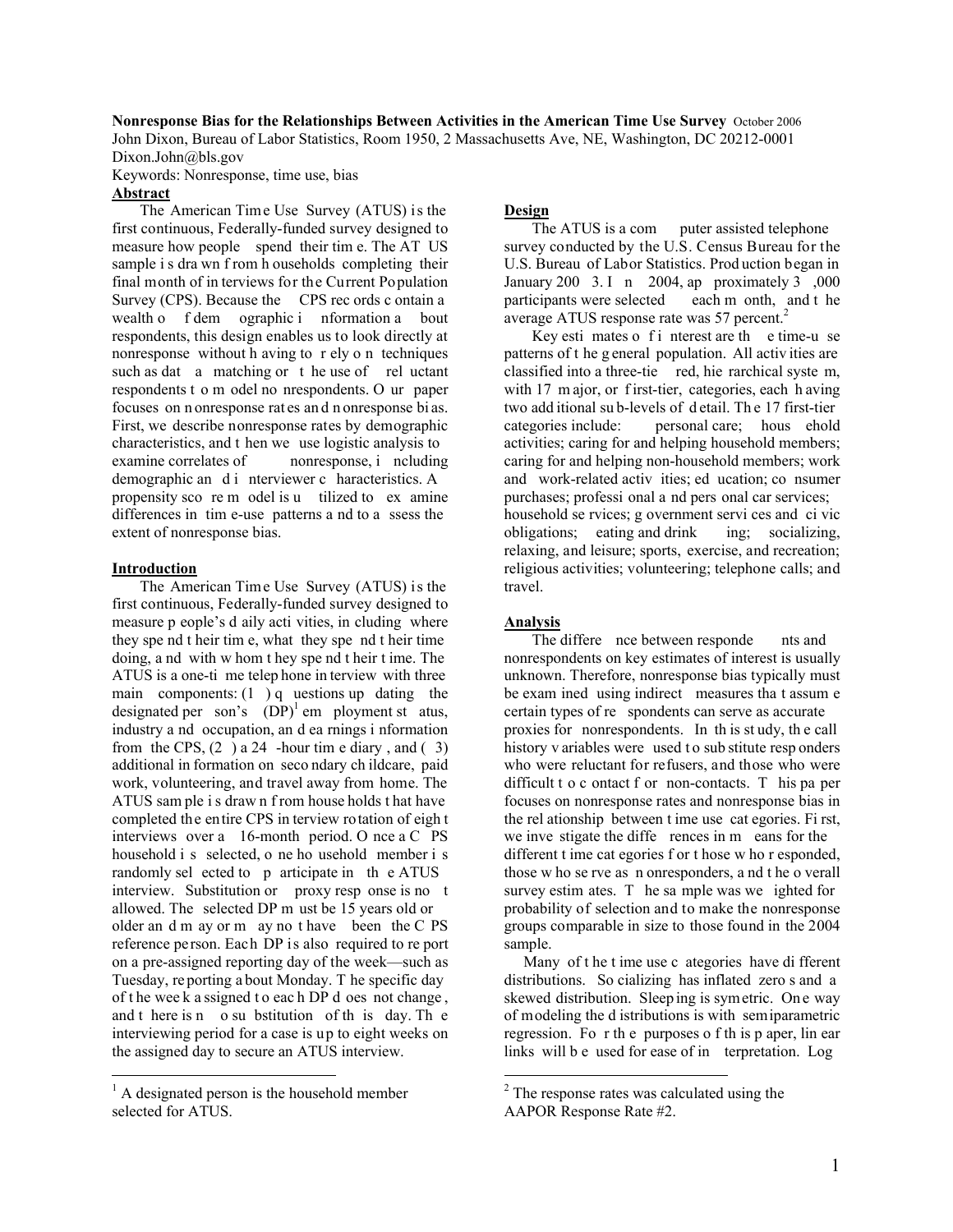links f or t he zeros an d poi sson di stribution assumption fo r th e co ntinuous p art wo rked well fo r many of the measures, but other links were optimal for others.

Because the c ategories must add up to the total time, the d ata is co mpositional. More o f one category would be ex pected to relate to less of ot her categories. Ai tchison suggested transforms to adjust for th ese artifacts, bu t th e tran sformations d idn't make a differe nce in t he tests, so the untransformed data will be presented here for ease of interpretation.

Linear m odels we re used to e xamine the relationships bet ween t he di fferent t ime-use categories and nonresponse, where nonresponse was considered a moderating variable. Th e models adjusted for a complex sampling design using Taylor linearization.

#### **Results**

The results for bias estimates of refusa l and noncontact a re pr esented i n figures 2 and 3. T he comparisons bet ween res ponse an d n onresponse indicates the potential for bi as. If t he nonres ponse rate in creased th is co mparison wou ld b e th e estimated p otential b ias with ex treme n onresponse assuming the reluctant responders were similar to the refusers. The comparison of the response group with the survey group indicates the estimated bias for th is survey. None of t he di fferences between response and survey were statistically significant.

Many of the di fferences bet ween res ponse and refusal were s ignificant. Eat ing, f ood p reparation, child care, household tasks, travel, and wo rk all had lower reported times by refusers. Sleep was the only estimate that was si gnificantly highe r for re fusers, although so cializing was close. Activities (sp orts, religious, volunteer, etc.) and personal care were also in the higher direction.

 Noncontact bias was statistically sig nificant only bet ween the resp onse a nd nonresponse gr oups for food and barely significant for h ousehold tasks. None of t he differences between t he res ponse a nd survey com parisons we re si gnificant. T he largest difference was for Socializing, but it also had a hi gh variance. N on-household adul t an d chi ld care showed some potential patterns of bias in probability of reporting, po ssibly du e to th e r arity of reporting and the differences in time use which is also likely to be related to the probability of refusing.

 As an example of a model for potential bias "Personal care" was the dependent variable, independent variabes were; an indicator of refusal, an indicator for reporting personal care (the zeros), and "sleep" were used as predictors (Figure 4). Those who were like refusers spent less time on personal care (-4.68, non-significantly). More sleep was

associated with less personal care (-0.038, which is typical of compostional data). Reported personal care is just an indicator for the zeros, it is the interaction with other variables which is of interest. The sleep\*refusal interaction is the measure of potential bias in the relationship between personal care and sleep (0.0095, non-significant). The Sleep(report\*refusal) effect is the measure for the potential bias in the probability of reporting personal care (-0.02, significant).

 Similar to the comparisons of means seen before, the comparisons in these and subsequent models are indicators of potential bias, the comparisons contrasting the survey with the respondent group found no differences.

 A graphical comparison of bias estimates can be seen in Figures 5 and 6. "Household Child care" was the dependent variable. "Non-household adult care" was the only probability of reporting that was significant for potential bias. Refusers were less likely than responders to report child care if they were spending time caring for a non-household adult. Household Adult care and work were the only significant bias coefficients, where refusers reported more time spent on work and adult care relative to child care than responders.

 The only other independent variable which showed potential for child care bias was "household adult care", where refusers reported more time spent on adult care relative to child care than responders. Tables showing all the coefficients for the probablities of reporting and the inter-relationships are available in the full paper from the author.

# Refusal bias in probability of use.

 None of the estimates of bias comparing the total survey estimates with the likely respondents were significantly significant. The estimates comparing the likely respondents with those most like the nonrespondents produced some potential bias (if nonresponse rates became much higher, or if the differences are larger than estimated by the call history refusal).

 The probability of using the "Buys professional services" category had potential biases with "Household tasks" (.116) and "Non-household child care" (.85). "Eating" had potential bias with "Socializing" (-.05). "Food preparation" had potential biases with "Non-household child care" (.21) and "Socializing" (-.03). "Household adult care" had potential biases with "Buys" (.23) and "Non-household child care" (.29). "Household child care" had potential bias with "Non-household adult care" (-.37). "Non-household adult care" had potential biases with "Food" (-.28), "Household adult care" (.99), "Household tasks" (-.16), "Activities" (-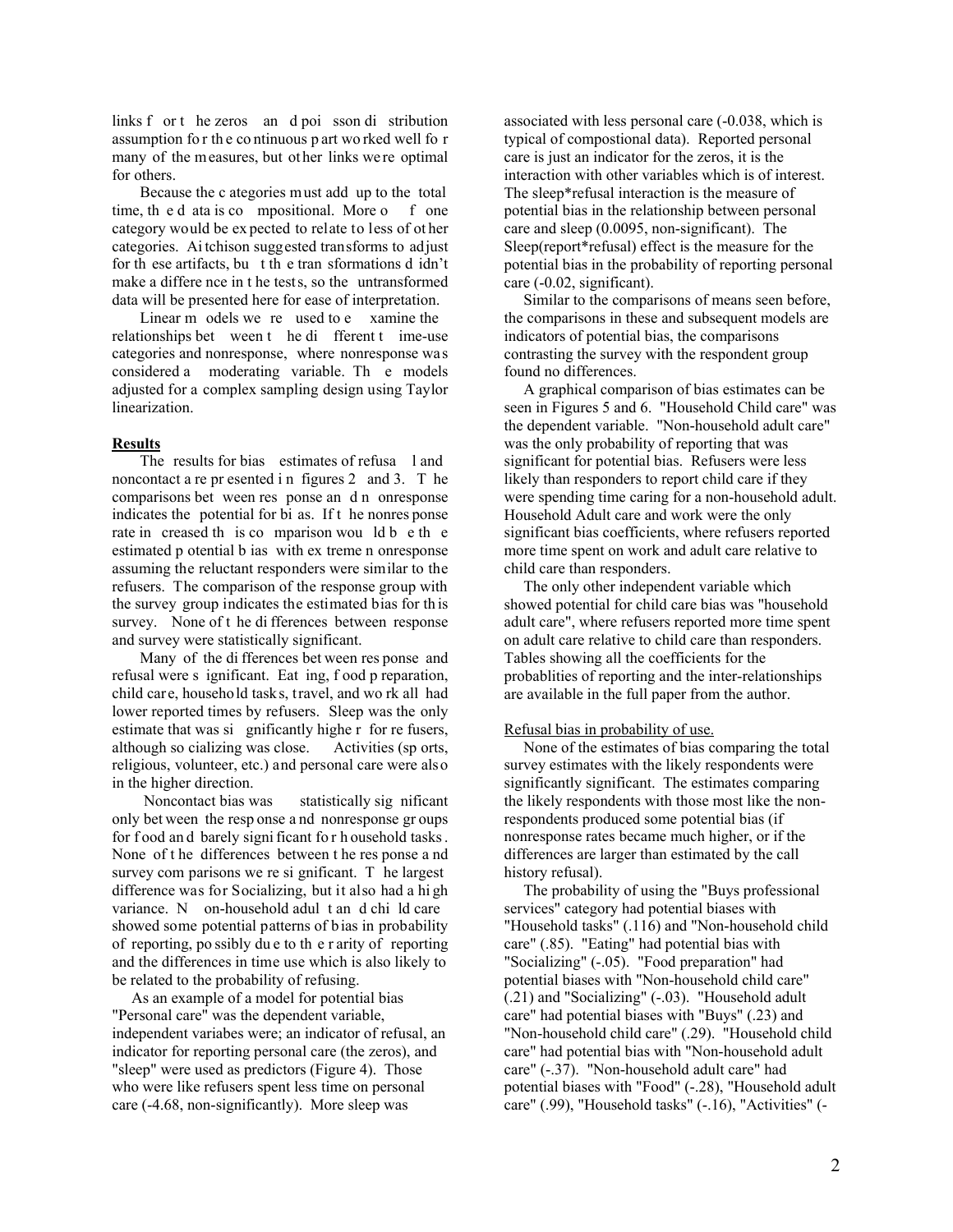.10), and "Work" (-27.8). "Non-household child care" had potential biases with "Household adult care" (1.53), "Non-household adult care" (1.31), "Activities" (-.09), "Personal activities" (-.51), "Socializing" (-.11), and "Travel" (-.19). "Sleep" had potential bias with "Eating" (8.15), although not reporting sleep was so rare it shouldn't be considered a reliable indicator. "Socializing" had potential biases with "Buys" (1.72), "Food" (2.38), and "Nonhousehold child care" (-.95). "Traveling" had potential biases with "Buys" (1.75), "Socializing" (- .04), and "Activities" (.23). "Work" had potential bias with "Traveling" (.002).

Refusal bias estimates for interrelationships. "Food" had potential bias with "Non-household child care" (-.15), "Socializing" (.02), and "Work" (8.52). "Household child care" had potential bias with "Household adult care" (.07). "Non-household adult care" had potential bias with "Personal activities" (.04). "Socializing" had potential biases with "Buys" (-2.0), "Food" (-2.5), and "Nonhousehold child care" (.48). "Traveling" had potential biases with "Buys" (-1.76) and "Activities" (-.21). "Work" had potential biases with "Socializing" (.0003) and "Activities" (.0003).

#### Noncontact

 Noncontact bias in the probability of responding showed potantial bias for "Activity" and "Eating" (.37), "Non-household adult care" (-.31), "Sleep" (.05). "Buys" showed potental bias with "Activity" (- .05). "Eating" had potential bias with "Household tasks" (-.12), "Non-household child care" (-1.05), and "Work" (-5.27). "Household child care" had potential bias with "Non-household child care" (1.62). "Household tasks" had potential bias with "Activities" (0.08). "Non-household adult care" had potential bias with "Household adult care" (3.10). "Personal activities" had potential bias with "Activities" (-.04). Sleep had so few non-reports that the potential biases won't be reported here. "Socialize" had potential bias with "Household tasks" (-.41), "Sleep" (-.06), and "Work" (-16.7). "Travel" had potential biases with "Buys" (.26), "Eating" (.22), "Household adult care" (1.62), and "Non-household child care" (.45). "Work" had potential biases with "Sleep" (-.000056) and "Activities" (-.0009).

 Noncontact Bias in the relationship between measures indicates how noncontacted persons might differ in their tradeoffs between time use categories. There was no statistically significant bias between the total survey estimates and easy to contact respondents. The potential for bias was tested comparing the easy to contact respondents with the hard to contact respondents. "Activities" had potential bias with "Work" (-26.3). "Buys" had

potential biases with "Activities" (.02) and "Household tasks" (.02). "Eating" had potential biases with "Household child care" (.15), "Household tasks" (.12), "Non-household child care" (1.05) and "Work" (8.06). "Food preparation" had potential biases with "Buys" (.05), "Activities" (.026), "Household tasks" (.035), "Sleep" (.02), "Socializing" (.017), "Travelling" (.08), and "Work" (7.82). "Household adult care" had potential bias with "Household child care" (.006). "Household child care" had potential bias with "Food" (-.104). "Household tasks" had potential bias with "Activities" (.06). "Personal activities" had potential bias with "Activities" (.04). "Sleep" had potental biases with "Eating" (10.1), "Household tasks" (6.04), "Personal activities" (-.17), "Activities" (-9.6), "Socializing" (-1.04), and "Travel" (1.86). "Socializing" had potential biases with "Household tasks" (.50) and "Work" (35.42). "Travel" had potential biases with "Buys" (-.27), "Eating" (-.21), "Household adult care" (-1.77), "Non-household child care" (-.42), and "Work" (-14.1). "Work" had potential biases with "Buys professional services" (- .0009), "Food" (-.001), "Sleep" (-.0002), and "Socializing" (-.0002).

#### **Discussion**

 There were no nonresponse biases in the time use estimates, probablity of use of time categories, or the relationship between the categories. The potential biases found were small for the most part. The potential biases were usually in opposite directions for refusal and noncontact, which should mitigate the overall effect.

 Some estimates for "sleep" reporting were too rare to provide good models for the probability of use, but the estimates of the interrelationships with other categories would be uneffected. The current models didn't attempt to determine whether the effects might be due to differences in the characteristics of nonrespondents or might be a part of the measurement process. For example; child care and adult care rarely occure together, but it is unclear whether the potential biases detected are due to the differences in the ages of those doing the care, or if the different care processes relate to nonresponse in different ways.

 Surrogate nonresponse is always a leap of faith. Without a "gold standard" some respondents must be used to represent the nonrespondents. The current study used call history variables, but other studies have used propensity models (O'Neill and Dixon, 2005). Examining the differences in estimates of bias would be helpful in assessing the usefulness of the different surrogates.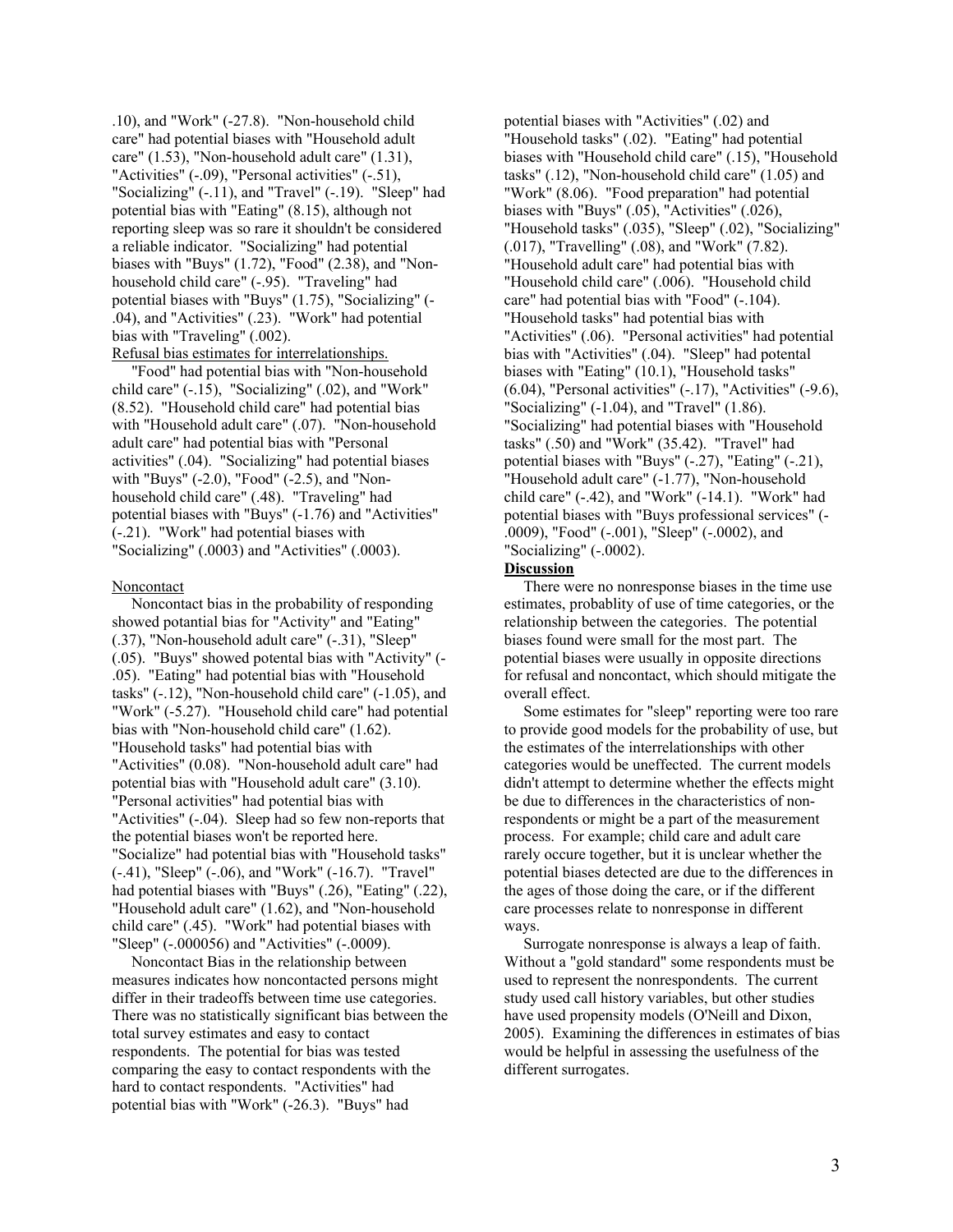Even though the models seemed robust (in examining residual plots), more link functions need to be explored to better match the distributions.

 The current study examined bivariate relationships between time use estimates moderated by nonresponse indicators. Multivariate methods (such as seamingly unrelated regressions or structural equation models) may help describe the bias in relationships more clearly.

 Sensitivity analysis of nonresponse estimation would be useful to investigate how the estimates of bias might be affected by different methods.

 Some groups may be of special interest; families with children, the elderly, and workers for example. Adding those interactions to all the models would be simple, but there are very many potential groups which might be of interest.

### **References:**

- Dixon, J., Using Census Match Data to Evaluate Models of Survey Nonresponse, A paper presented at the Joint Statistical Meetings, Toronto, 2004.
- Dixon, J. and Tucker, C., Modeling Household and Interviewer Nonresponse Rates from Household and Regional Characteristics. A paper presented at the International Workshop on Household Survey Nonresponse, Budapest, September, 2000. http://www.fcsm.gov/committees/ihsng/buda5.pdf
- Groves, R. and Couper, M., Nonresponse in Household Interview Surveys, 1998, New York: Wiley.
- O'Neill, G. and Dixon, J., Nonresponse Bias in the American Time Use Survey, A paper presented at the Joint Statistical Meetings, Minneapolis, Minnesota, 2005.



**Figure 1:Response rates for ATUS 2004** 

**Figure 2: Refusal and Survey Estimates**

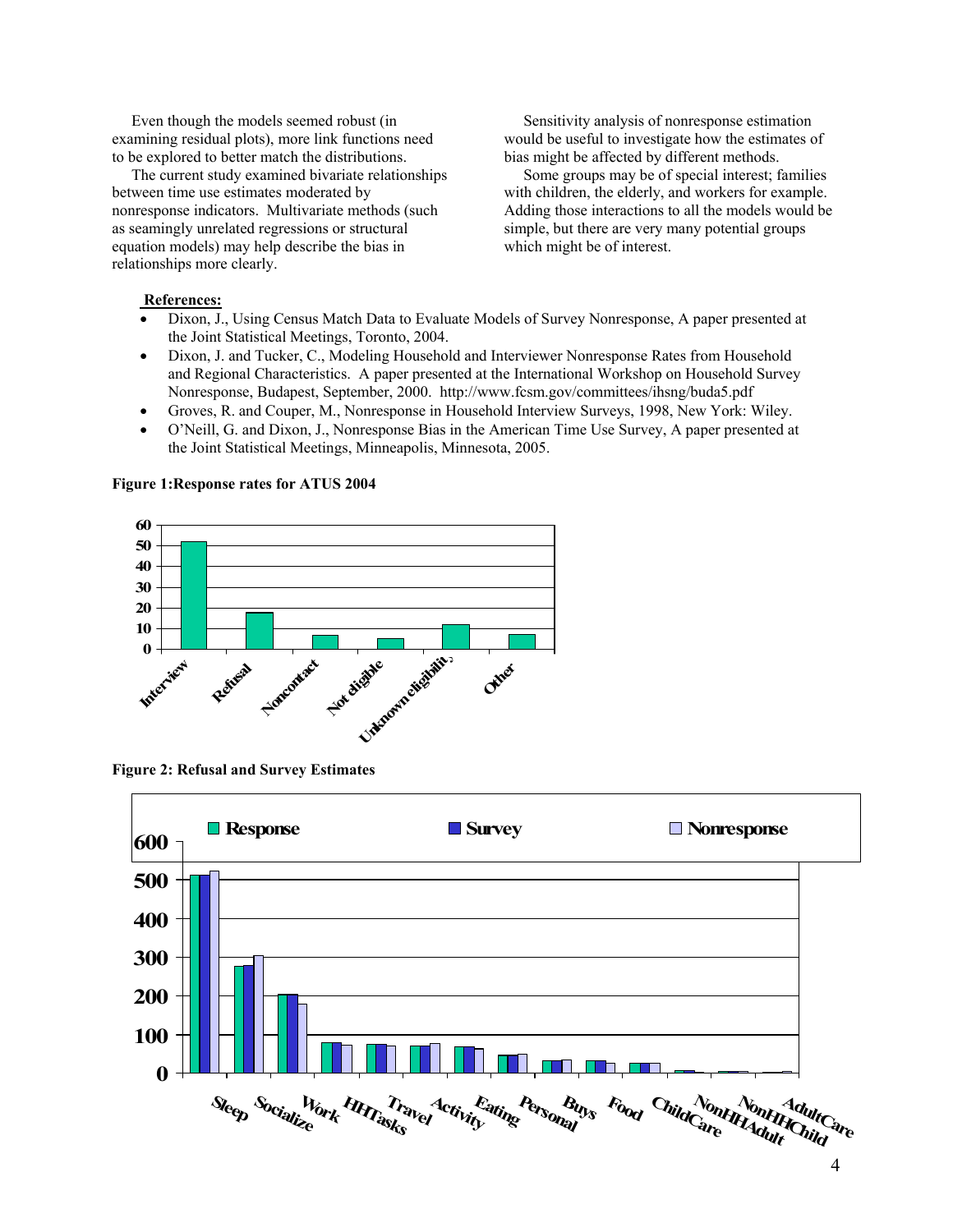

**Figure 3: Noncontact and Survey Estimates** 

| Figure 4: Bias model for the relationship between "Personal Care" and "Sleep" |             |                  |              |        |
|-------------------------------------------------------------------------------|-------------|------------------|--------------|--------|
| <b>Parameter Estimate</b>                                                     |             | Error            | <b>Value</b> | Pr> t  |
| Intercept                                                                     | 21.23809949 | 2.01515262 10.54 |              | .0001  |
| Refusal                                                                       | -4.68227437 | 4.68527894       | <b>L1.00</b> | 0.3176 |
| Sleep -                                                                       | 0.03820906  | 0.00378105       | -10.11       | .0001  |
| <b>Reported Personal Care</b>                                                 | 0.22242033  | 0.00240151       | 92.62        | .0001  |
| Sleep*Refusal 0                                                               | .00954210   | 0.00857006       | 1.11         | 0.2655 |
| Sleep(report*refusal) -                                                       | 0.02047057  | 0.00620712       | $-3.30$      | 0.0010 |

**Figure 5: Refusal Bias and Childcare Relationships for probability of reporting** 

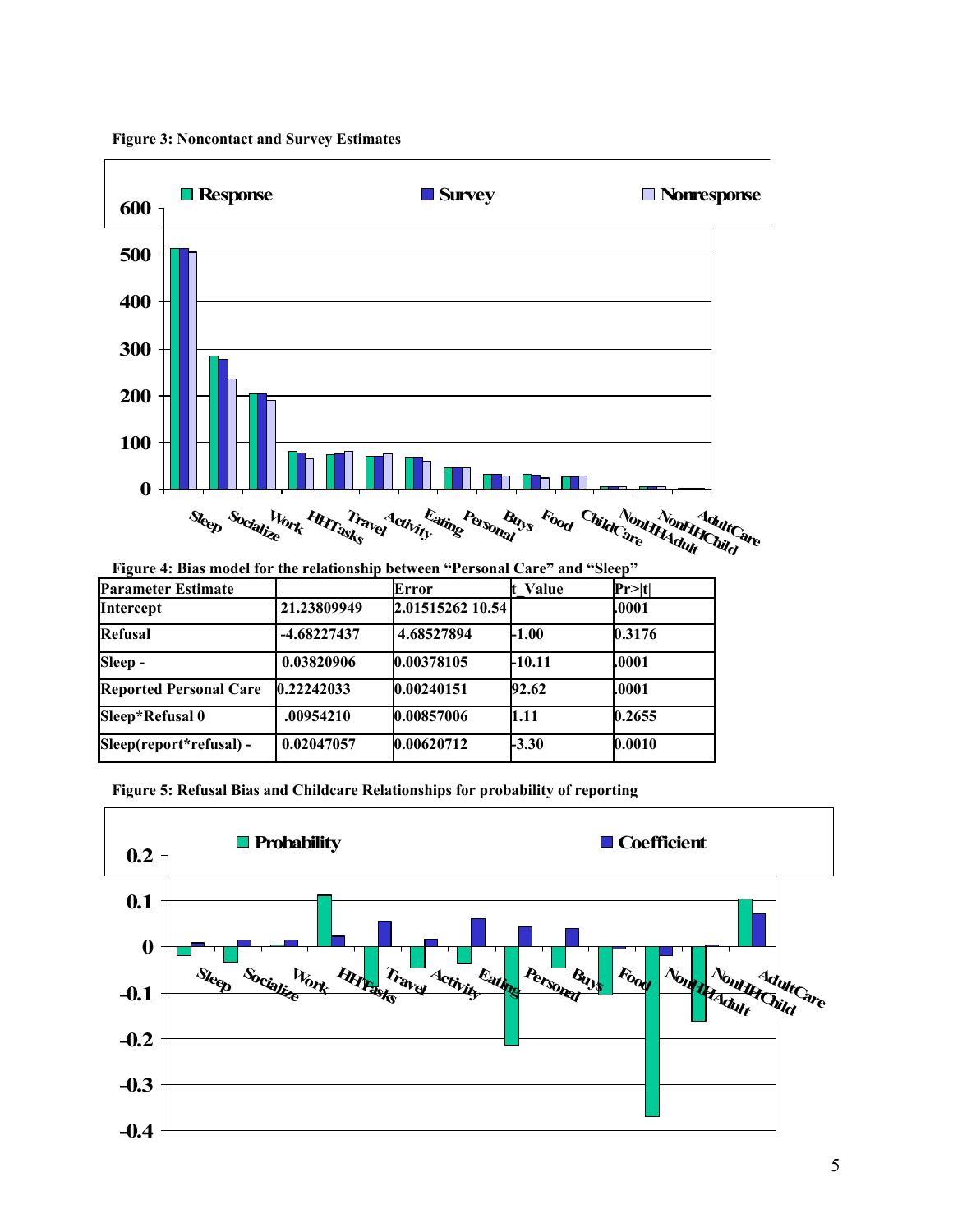

| parm1       | acti                              | buys       | eati       | food       | hhad       | hhch       | hhta        |
|-------------|-----------------------------------|------------|------------|------------|------------|------------|-------------|
| Acti        | 0.07052                           | 0.13674    | 0.21642    | 0.14274    | $-0.06106$ | 0.21953    | 0.12249     |
| <b>Buys</b> | $-0.01738$                        | 0.06446    | 0.09878    | 0.06744    | 0.55104    | 0.05799    | 0.11560     |
| Eati        | 0.03876                           | 0.10441    | 0.03841    | 0.22703    | 0.00000    | 0.10450    | $-0.01359$  |
| Food        | 0.01767                           | 0.01377    | 0.02710    | 0.01374    | $-0.19793$ | 0.00173    | $-0.01346$  |
| Hhad        | $-0.00371$                        | $-0.01214$ | $-0.01829$ | $-0.02079$ | 0.19464    | $-0.07968$ | $-0.01144$  |
| Hhch        | 0.01726                           | 0.03939    | 0.06164    | $-0.00537$ | 0.07256    | 0.01119    | 0.11176     |
| Hhta        | 0.00956                           | 0.04464    | 0.07043    | 0.03413    | $-0.06027$ | $-0.11730$ | 0.02809     |
| Nhha        | 0.00885                           | 0.02116    | 0.03052    | 0.02394    | 0.01873    | 0.01251    | 0.00801     |
| Nhhc        | 0.00146                           | 0.00628    | 0.02159    | 0.01395    | 0.01261    | 0.00028    | 0.00599     |
| Per         | 0.02026                           | 0.05868    | $-0.09292$ | 0.01654    | $-0.09665$ | $-0.05381$ | $-0.02103$  |
| Slee        | $-0.08121$                        | -0.09368   | $-8.04585$ | 0.07842    | $-0.09511$ | $-0.08642$ | $-0.06719$  |
| Soci        | $-0.03990$                        | $-1.95872$ | $-1.56566$ | $-2.47331$ | 0.19422    | $-0.26526$ | $-0.14261$  |
| Trav        | $-0.21393$                        | $-1.75589$ | $-0.03121$ | 0.07436    | 0.12724    | $-0.00681$ | 0.04134     |
| Work        | 0.14465                           | 0.01300    | $-0.09801$ | 0.13798    | 0.34128    | 0.05593    | 0.10236     |
|             | Table 1a ATUS refusal (continued) |            |            |            |            |            |             |
| parm1       | nhha                              | nhhc       | per        | slee       | soci       | trav       | work        |
|             |                                   |            | 0.52131    | 0.01682    | 0.00162    | 0.23796    | 0.014424    |
| Acti        | 0.04743                           | 0.65696    |            |            |            |            |             |
| <b>Buys</b> | 0.22834                           | 0.84777    | $-0.04323$ | 0.00644    | 0.00597    | 0.08918    | 0.018263    |
| Eati        | 8.05179                           | 0.00000    | $-0.10761$ | 0.00540    | $-0.04768$ | 0.08056    | 0.027193    |
| food        | 0.04069                           | 0.21064    | $-0.14538$ | $-0.01415$ | $-0.02819$ | $-0.04369$ | $-0.006220$ |
| Hhad        | $-0.20007$                        | 0.28955    | 1.04444    | 0.05782    | 0.10392    | 0.26454    | $-0.011230$ |
| Hhch        | $-0.36951$                        | $-0.16228$ | $-0.21501$ | $-0.02047$ | $-0.03398$ | $-0.08585$ | 0.004815    |
| Hhta        | $-0.19284$                        | 0.51830    | 0.04376    | 0.00137    | $-0.02305$ | 0.04131    | 0.049853    |
| Nhha        | $-0.05519$                        | $-0.06799$ | 0.22716    | $-0.03732$ | $-0.04325$ | $-0.04294$ | $-0.061846$ |
| Nhhc        | 0.00501                           | 0.02353    | $-0.51070$ | $-0.05611$ | $-0.11021$ | $-0.18835$ | 0.018610    |
| Per         | $-0.25007$                        | 0.02869    | 0.05617    | 0.00044    | $-0.01971$ | 0.00651    | 0.033644    |
| Slee        | 0.04417                           | 0.11736    | $-0.08733$ | 0.05144    | $-0.33980$ | 0.00000    | 0.000000    |
| Soci        | 0.00141                           | 0.47703    | $-0.48076$ | 0.12497    | 0.06751    | 1.30261    | $-0.067408$ |
| Trav        | $-0.07194$                        | $-0.12068$ | $-0.08498$ | 0.03347    | 0.02988    | 0.03052    | $-0.048532$ |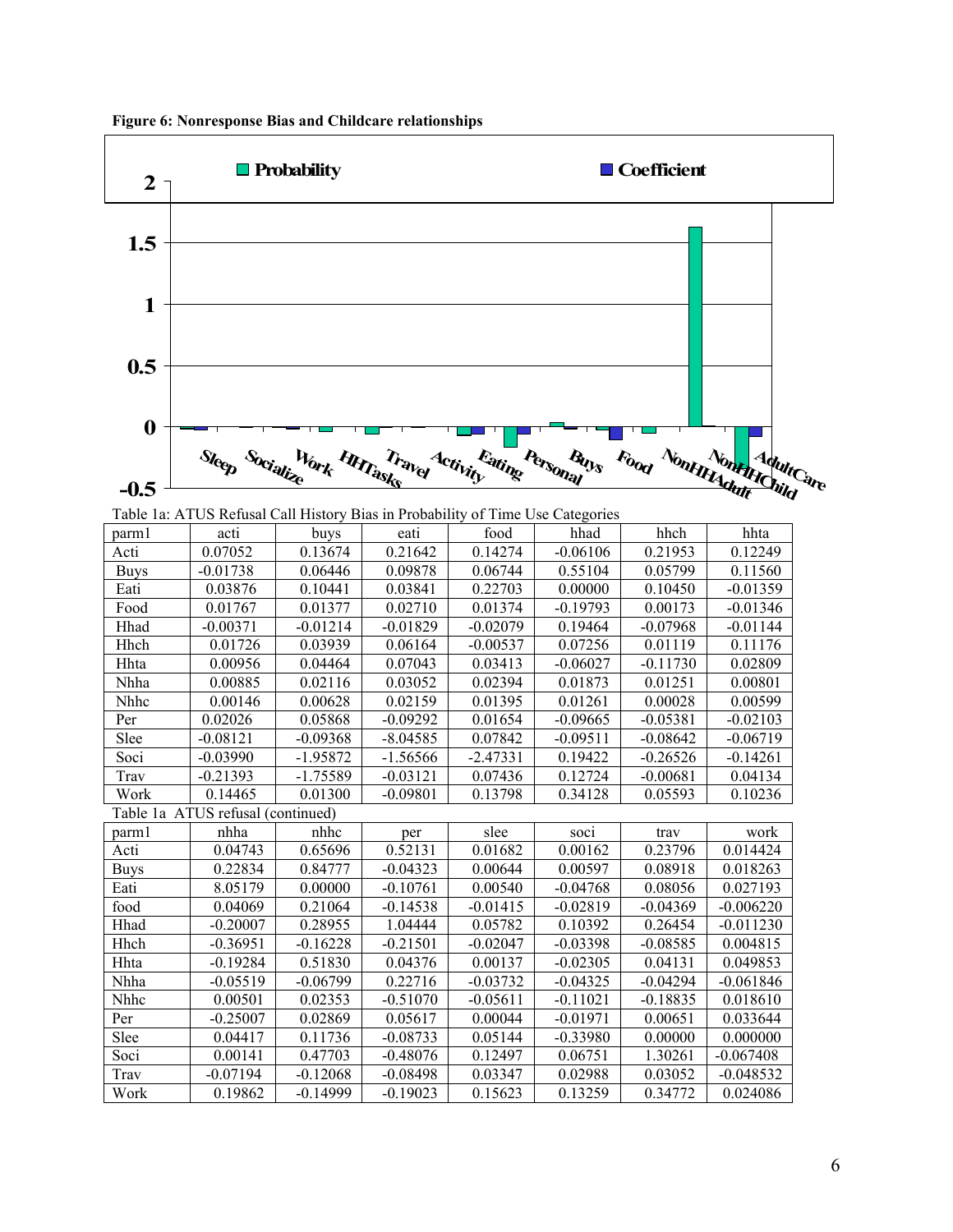| parml | acti       | buys       | eati       | food       | hhad       | hhch       | hhta       |
|-------|------------|------------|------------|------------|------------|------------|------------|
| acti  | 0.07052    | $-0.06469$ | $-0.05886$ | $-0.03658$ | $-0.15477$ | $-0.13402$ | $-0.01627$ |
| buys  | $-0.01738$ | 0.06446    | $-0.01032$ | $-0.03279$ | 0.06136    | $-0.01737$ | 0.01328    |
| eati  | 0.03876    | 0.10441    | 0.03841    | $-0.20217$ | $-0.01460$ | $-0.06288$ | 0.01471    |
| food  | 0.01767    | 0.01377    | 0.02710    | 0.01374    | 0.05686    | $-0.00321$ | 0.00587    |
| hhad  | $-0.00371$ | $-0.01214$ | $-0.01829$ | $-0.02079$ | 0.19464    | $-0.01639$ | $-0.01029$ |
| hhch  | 0.01726    | 0.03939    | 0.06164    | $-0.00537$ | 0.07256    | 0.01119    | 0.02213    |
| hhta  | 0.00956    | 0.04464    | 0.07043    | 0.03413    | $-0.06027$ | $-0.11730$ | 0.02809    |
| nhha  | 0.00885    | 0.02116    | 0.03052    | 0.02394    | 0.01873    | 0.01251    | 0.00801    |
| nhhc  | 0.00146    | 0.00628    | 0.02159    | 0.01395    | 0.01261    | 0.00028    | 0.00599    |
| per   | 0.02026    | 0.05868    | $-0.09292$ | 0.01654    | $-0.09665$ | $-0.05381$ | $-0.02103$ |
| slee  | $-0.08121$ | $-0.09368$ | $-8.04585$ | 0.07842    | $-0.09511$ | $-0.08642$ | $-0.06719$ |
| soci  | $-0.03990$ | $-1.95872$ | $-1.56566$ | $-2.47331$ | 0.19422    | $-0.26526$ | $-0.14261$ |
| trav  | $-0.21393$ | $-1.75589$ | $-0.03121$ | 0.07436    | 0.12724    | $-0.00681$ | 0.04134    |
| work  | 0.14465    | 0.01300    | $-0.09801$ | 0.13798    | 0.34128    | 0.05593    | 0.10236    |

Table 1b: ATUS Refusal Call History Bias in Relationship Between Time Use Categories

Table 1b (continued)

| parml | nhha       | nhhc       | per        | slee       | soci       | trav       | work        |
|-------|------------|------------|------------|------------|------------|------------|-------------|
| acti  | $-0.02324$ | $-0.08939$ | 0.11158    | $-0.03590$ | 0.02174    | 0.09009    | $-0.012108$ |
| buys  | 0.00597    | $-0.01705$ | $-0.03825$ | $-0.00903$ | 0.00596    | 0.04932    | $-0.000022$ |
| eati  | $-8.07367$ | $-0.03586$ | 0.08751    | 0.00874    | 0.04301    | $-0.08728$ | $-0.011568$ |
| food  | 0.04101    | $-0.14800$ | $-0.04728$ | 0.01412    | 0.02185    | 0.04684    | 0.011345    |
| hhad  | $-0.00706$ | $-0.01236$ | 0.00077    | $-0.01685$ | $-0.00577$ | $-0.00623$ | $-0.007418$ |
| hhch  | $-0.01922$ | 0.00418    | 0.04437    | 0.00954    | 0.01517    | 0.05480    | 0.015377    |
| hhta  | 0.03840    | 0.13735    | 0.04362    | $-0.01307$ | 0.03436    | 0.21137    | 0.016502    |
| nhha  | $-0.05519$ | 0.00941    | 0.04060    | 0.01039    | 0.01068    | 0.02610    | 0.007256    |
| nhhc  | 0.00501    | 0.02353    | 0.00331    | 0.00584    | $-0.00140$ | 0.00616    | 0.003224    |
| per   | $-0.25007$ | 0.02869    | 0.05617    | $-0.01451$ | 0.00688    | 0.07046    | $-0.016123$ |
| slee  | 0.04417    | 0.11736    | $-0.08733$ | 0.05144    | 0.34034    | 0.01226    | $-0.032505$ |
| SOC1  | 0.00141    | 0.47703    | $-0.48076$ | 0.12497    | 0.06751    | $-1.50269$ | $-0.006249$ |
| trav  | $-0.07194$ | $-0.12068$ | $-0.08498$ | 0.03347    | 0.02988    | 0.03052    | 0.044441    |
| work  | 0.19862    | $-0.14999$ | $-0.19023$ | 0.15623    | 0.13259    | 0.34772    | 0.024086    |

Table 2a: ATUS Noncontact Bias in Probability of Time Use Categories

| parm1       | acti       | buys       | eati       | food       | hhad      | hhch       | hhta       |
|-------------|------------|------------|------------|------------|-----------|------------|------------|
| Acti        | 0.21401    | $-0.00726$ | 0.37346    | 0.13704    | 0.8020    | $-0.04495$ | $-0.02977$ |
| <b>Buys</b> | $-0.05580$ | 0.08030    | $-0.01546$ | 0.13051    | 0.2902    | 0.02605    | 0.00016    |
| Eati        | $-0.02523$ | $-0.12419$ | 0.09712    | $-0.01736$ | 0.0469    | $-0.13335$ | $-0.12224$ |
| Food        | $-0.05010$ | 0.00105    | $-0.01651$ | 0.00548    | 0.3317    | $-0.06224$ | $-0.01267$ |
| Hhad        | $-0.03967$ | $-0.11371$ | 0.03206    | 0.02636    | 0.0880    | 0.50082    | $-0.09205$ |
| Hhch        | $-0.00783$ | 0.03878    | $-0.06445$ | $-0.02722$ | $-0.3420$ | 0.21893    | $-0.03604$ |
| <b>Hhta</b> | $-0.07948$ | 0.05410    | $-0.04677$ | 0.23416    | $-0.0180$ | $-0.02070$ | 0.05381    |
| Nhha        | $-0.08369$ | $-0.05144$ | $-0.02557$ | 0.03132    | 3.0992    | 0.03529    | 0.25722    |
| <b>Nhhc</b> | $-0.00365$ | 0.03287    | 0.22975    | $-0.20759$ | 14.5862   | $-0.06233$ | $-0.00211$ |
| Per         | $-0.04187$ | 0.00765    | $-0.00787$ | 0.05833    | $-0.1053$ | $-0.00871$ | 0.01295    |
| <b>Slee</b> | 9.62084    |            | $-9.96156$ |            |           |            | $-6.08207$ |
| Soci        | $-0.04619$ | $-0.39627$ | 0.04631    | 1.06951    | 0.2183    | $-0.06274$ | $-0.40970$ |
| Trav        | $-0.04212$ | 0.25852    | 0.22060    | $-0.01630$ | 1.6240    | $-0.05940$ | $-0.01833$ |
| Work        | $-0.27433$ | $-0.00452$ | 0.35375    | 1.12726    | 1.6778    | $-0.03043$ | $-0.07416$ |